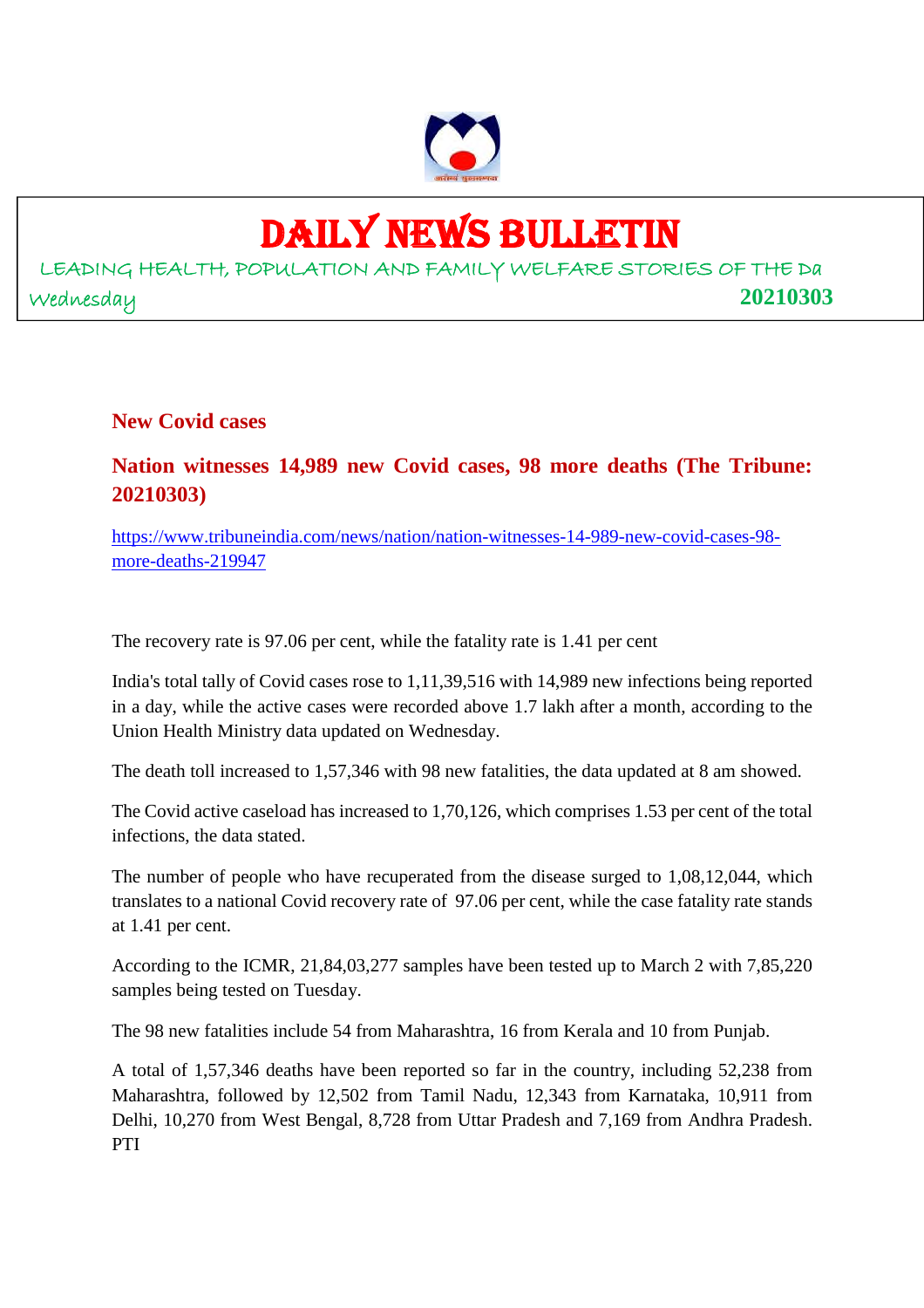#### **COVID-19 vaccines**

#### **WHO chief scientist says India exhibited capacity to innovate, manufacture COVID-19 vaccines (The Tribune: 20210303)**

https://www.tribuneindia.com/news/coronavirus/who-chief-scientist-says-india-exhibitedcapacity-to-innovate-manufacture-covid-19-vaccines-219494

As many as 30 vaccines are at different stages of development in India

India has shown the capacity to be a global-scale manufacturer and also an innovator when it comes to coronavirus vaccines, World Health Organisation's Chief Scientist Soumya Swaminathan said Monday.

Speaking at the Global Bio-India 2021, she opined that the fight against the coronavirus pandemic was at a very critical junction now as cases had suddenly gone up, particularly in Europe and America.

There were many uncertainties now, especially on the different variants of the virus, she noted.

"India has shown the capacity to be a manufacturer at the global scale and also be an innovator when it came to vaccine development. There is a huge amount of scope to study the impact of vaccines, which needs to be thought-through by a very coordinated approach," she said.

As many as 30 vaccines are at different stages of development in India. Covaxin, developed indigenously by Biotech, and Covishield, developed by Oxford-AstraZeneca and being manufactured at Serum Institute of India, are already in use in the country.

The vaccine candidates of Zydus Cadila and Russia's Sputnik V are in phase 3 of the human clinical trials. Sputnik V, which is being manufactured by Reddy's Laboratories in India, has initiated the process for Emergency Use Authorisation (EUA) with the Drugs Controller General of India (DCGI).

India has supplied vaccines to several nations while many others have also placed orders for the same.

Vinod Paul, Member (Health), NITI Aayog, lauded the efforts of scientific community and said the speed with which the solutions during the pandemic appeared was phenomenal.

"The stories of development of vaccines are amazing examples of how time can be compressed and scientific mobilisation can be initiated. The intent to have a global footprint in the manufacturing sector when it came to COVID-19 vaccine was path-breaking and something to be proud of. We have realised that we have the potential to deliver in a speedy manner, like we did for vaccine distribution," he said.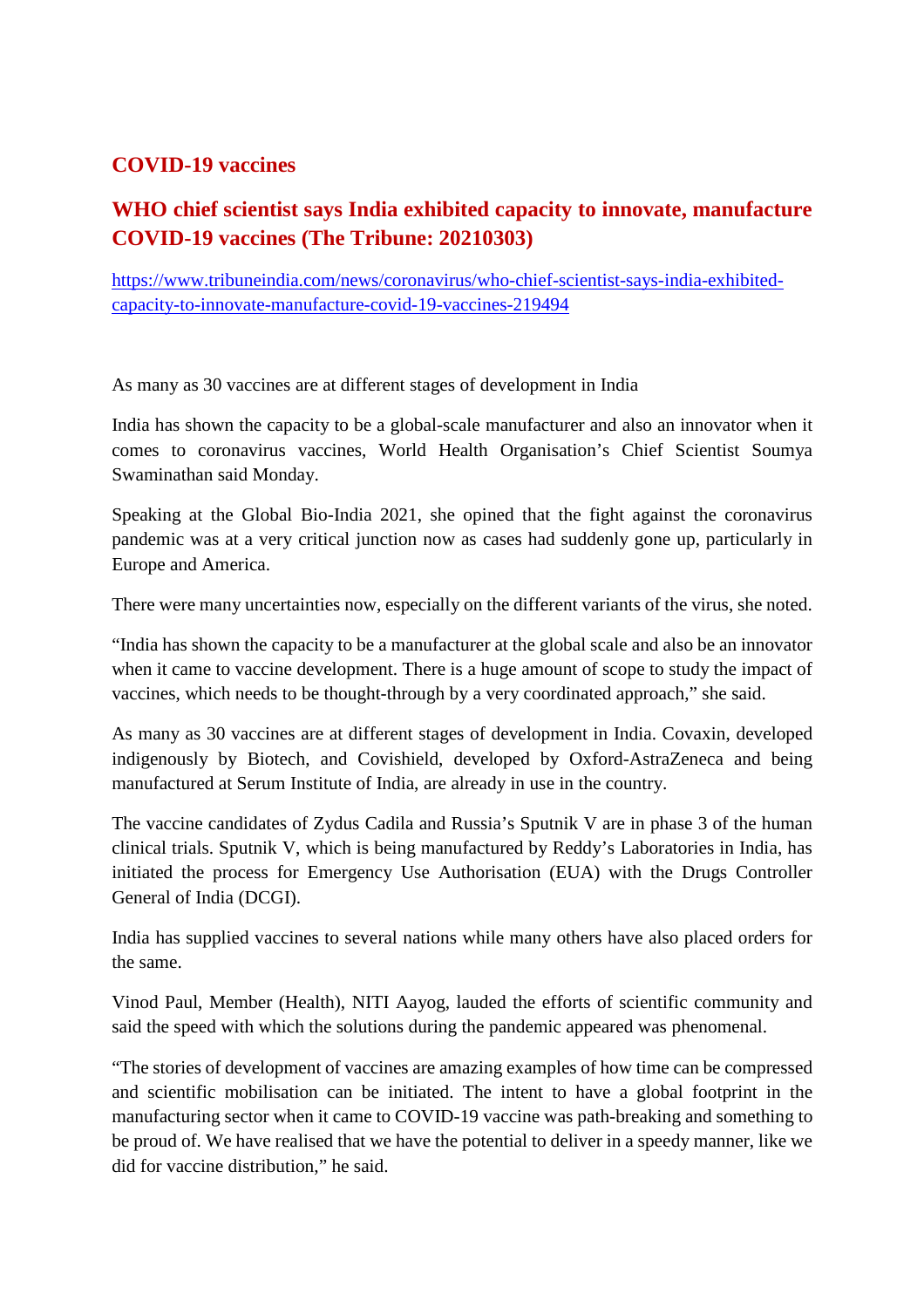The three-day Global Bio-India 2021 was inaugurated Monday by Harsh Vardhan, the Minister of Science & Technology, and Health & Family Welfare. PTI

#### **Covid Vaccination**

#### **Covid Vaccination: Glitches mark Day 1 in Panchkula (The Tribune: 20210303)**

https://www.tribuneindia.com/news/coronavirus/covid-vaccination-glitches-mark-day-1-inpanchkula-219246

Only 139 people vaccinated at centres against target of 300

Covid Vaccination: Glitches mark Day 1 in Panchkula

Senior citizens wait at the Panchkula Civil Hospital. Ravi Kumar

The third phase of the Covid vaccination began at three public centres in the district – the Sector 6 Civil Hospital, Sub-Divisional Hospital in Kalka and Polyclinic in Sector 26 – for those above 60 years and between 45 and 59 with comorbidities.

The first day was marked by technical glitches at all centres due to which several elderly were compelled to return home without getting the jab.

Only 139 people were vaccinated against the target of 300, registering a coverage rate of 46.7 per cent. PD Gupta, a 78-year-old man from Sector 4, who turned up at the Civil

\\\Hospital with enthusiasm around 10.30 am, was left high and dry as servers remained down at the centre for a long time. He left the centre at 3.15 pm without getting vaccinated.

The elderly man, who is suffering from diabetes and hypertension, said: "It's sad that on the first day of the vaccination for us, the system was down. Hope the authorities get things resolved and running soon. Senior citizens face a lot of problems in reaching the sites — we pay for travel and have to bear with the physical exhaustion. Now, I have been told to visit tomorrow."

Col JS Kandah (retd), who is 84 years old, was another intended beneficiary who was part of the disappointed lot that couldn't get the jab on the first day.

He showed up at 9.30 am, much before the scheduled time of 10 am, but was full of resentment. "I was looking forward to this day. I came to the Civil Hospital early and waited for six hours, but the server remained down," he said.

"I left the centre around 4 pm. They (authorities) told us to come tomorrow at 9.30 am," he said.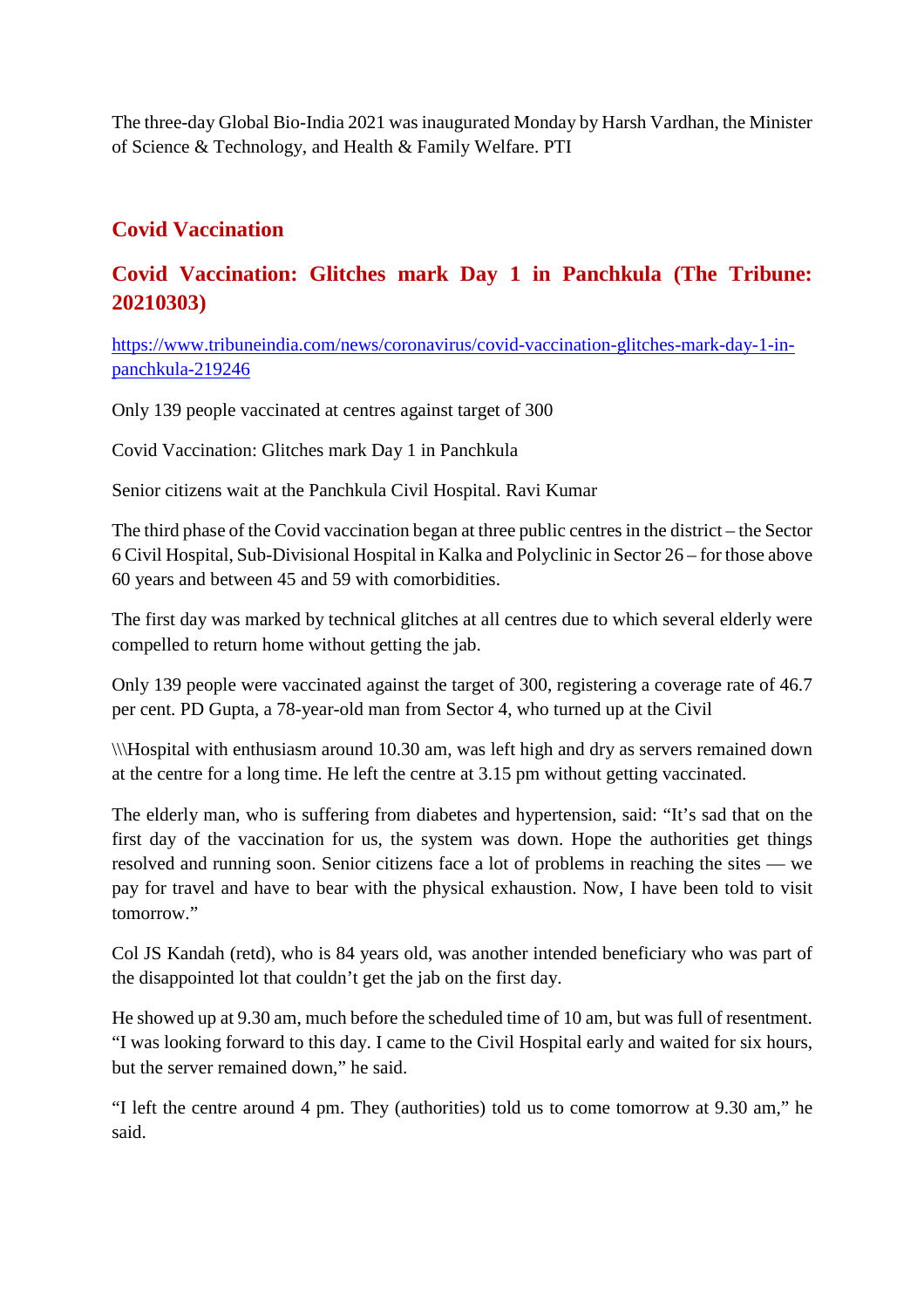Dr Rameshwar Jha (76), who turned up at the centre with his wife Moorti around 11 am, was among the fortunate ones to get the jab.

Sitting at the observation centre after getting his first jab, he said: "I was looking forward to this day. I am feeling perfectly fine."

Dr Meenu Sasan, District Immunisation Officer, confirmed that technical glitches were witnessed at all three centres throughout the day. "As it was the first day, hurdles were expected. We are hopeful to address the glitches to make the process seamless for the elderly," she said.

As many as 203 healthcare workers and frontline workers were vaccinated along with the general public.

On Tuesday, the vaccination drive will take place at 10 public and private health centres — Civil Hospital in Sec 6, Sub-Divisional Hospital (Kalka), Surajpur Primary Health Centre (PHC), Pinjore PHC, Old Panchkula PHC, Kot PHC, Nanakpur PHC, Alchemist Hospital, Paras Hospital and Sec 26 Polyclinic.

#### **Vaccinations**

#### **Delhi to cover 2.1mn in 2nd leg of vaccinations (The Tribune: 20210303)**

https://epaper.hindustantimes.com/Home/ArticleView

There are roughly 2.14 million people in Delhi who need to be covered as part of the ongoing drive to give coronavirus vaccines to the most vulnerable sections of the general public, authorities in the Capital estimate, projecting a period of two to three months in which most of these people may get at least their first doses.

The number is roughly half the 4.2 million target previously estimated, when authorities believed the age criteria would be lower at 50 and above, and more pre-existing illnesses would be included in the list of conditions to qualify a person to get shots in this phase.

Instead, the drive now covers those above 60, and identifies a list of 20 specific comorbid conditions that will allow anyone above the age of 45 to get doses.

According to officials who asked not to be named, the number is an estimate, and final numbers will depend on the number of registrations that happen. "For the third category of people being vaccinated, the new Co-WIN portal depends on self-registrations or bulk registrations. This is what we think the number will be — but the final number will depend on how many people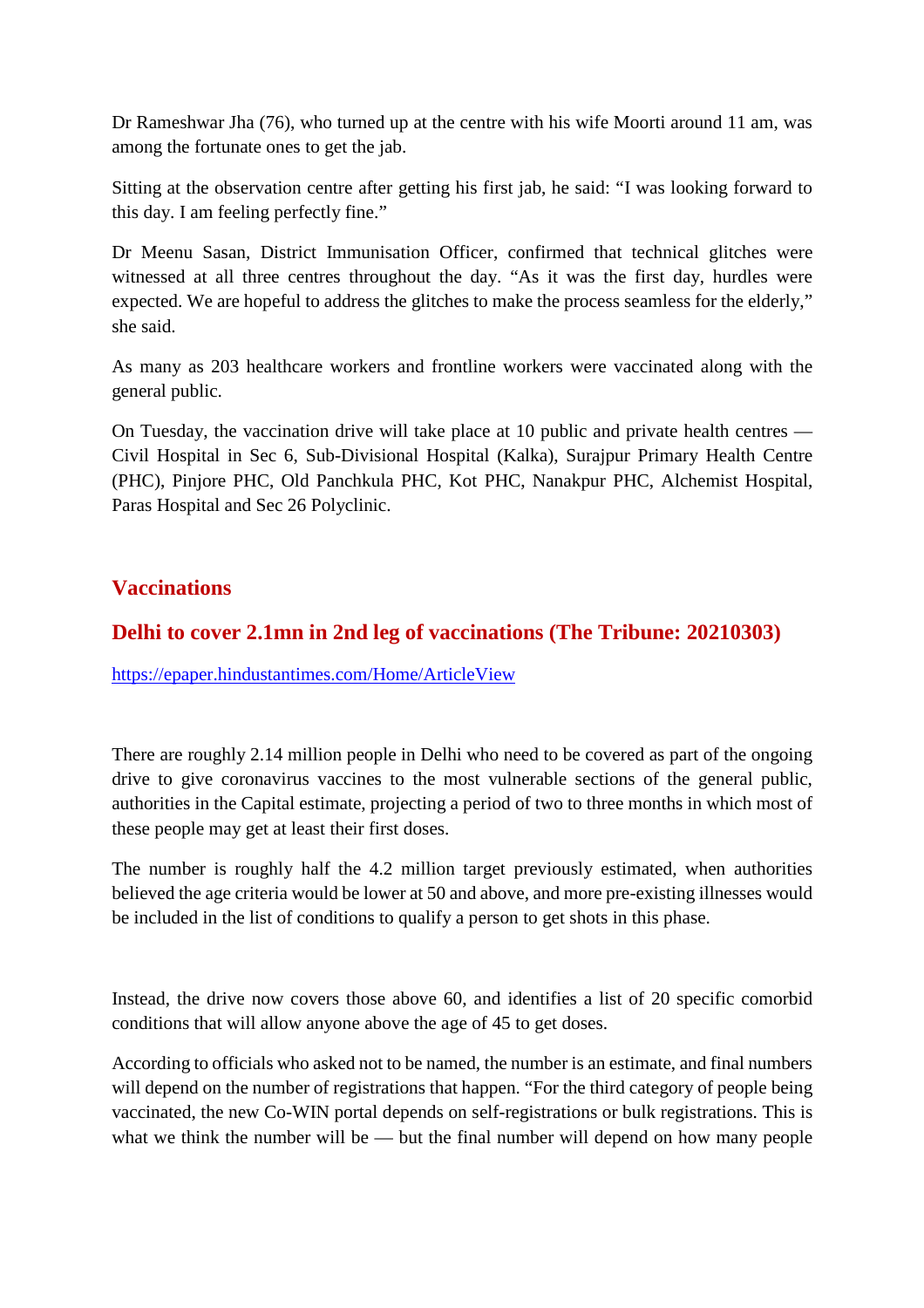come forward, get registered, get vaccinated," said a senior district official, asking not to be named.

Delhi's health minister said these people are likely to be covered by summer. "For the beneficiary group in Delhi comprising people aged over 60 years and those in age group 45-59 years with any of the 20 comorbid conditions specified by the Union government, the first dose should be covered in two to three months," Delhi health minister Satyendar Jain told HT.

According to estimates for Delhi, there are 1.22 million people between the ages of 60 and 69 years, 0.67 million between the ages of 70 and 79, and 0.23 million over the age of 80 years, who are currently included in the priority list.

Additionally, the number of people eligible because they have one of the 20 medical conditions that put them at higher risk if they have Covid-19 is expected to be around 22,000. "We estimate that the people with comorbidities will be around 1% of the beneficiaries above the age of 60 years. This is because the comorbidities listed are severe ones and most of the people who suffer from it are over the age of 60 years," said the second official quoted above.

On an average, Delhi has been carrying out 19,236vaccinations per day over the last week. As on Tuesday, the city has 308 centres, each of which can give doses to 100 people a day. The government is planning to add 100 more, raising the daily capacity to over 40,000, a second district official said, asking not to be named.

The government's target is to eventually scale this up to 1,000 centres. According to Union government figures, over 15 million doses have been given to people across India since vaccinations began on January 16. Since registrations opened on March 1, roughly five million sign-ups (each has a provision to register up to four people) have been done by people who qualify under the age or pre-existing illness criteria.

Experts say if people in these vulnerable groups are vaccinated, it will help bring in a drastic drop in hospitalisations and fatalities. "We have heard Dr Paul (NITI Aayog member) say that 80% of the Covid-19 deaths in our country were happening in people over the age of 50 years. Now, we do not know what proportion of these deaths happened among those between the ages of 50 and 59," said Dr Lalit Kant, former head of the department of epidemiology at the Indian Council of Medical Research. "In any case, the lowering of the age among the comorbid people is likely to take care of those most at risk of severe infection and death. So, even if we are able to cover these people quickly, it should reduce the number of hospitalisations and deaths in case there is a surge in the number of infection," he said.

The projection ties in with the experience of other countries. In a report on Monday, UK's Public Health England said a single shot of either the Oxford-AstraZeneca or the Pfizer-BioNTech vaccine reduces the chance of needing hospital treatment by more than 80%.

India too uses the Oxford-AstraZeneca vaccine, which is given to people as Covishield, the version made domestically by Serum Institute of India.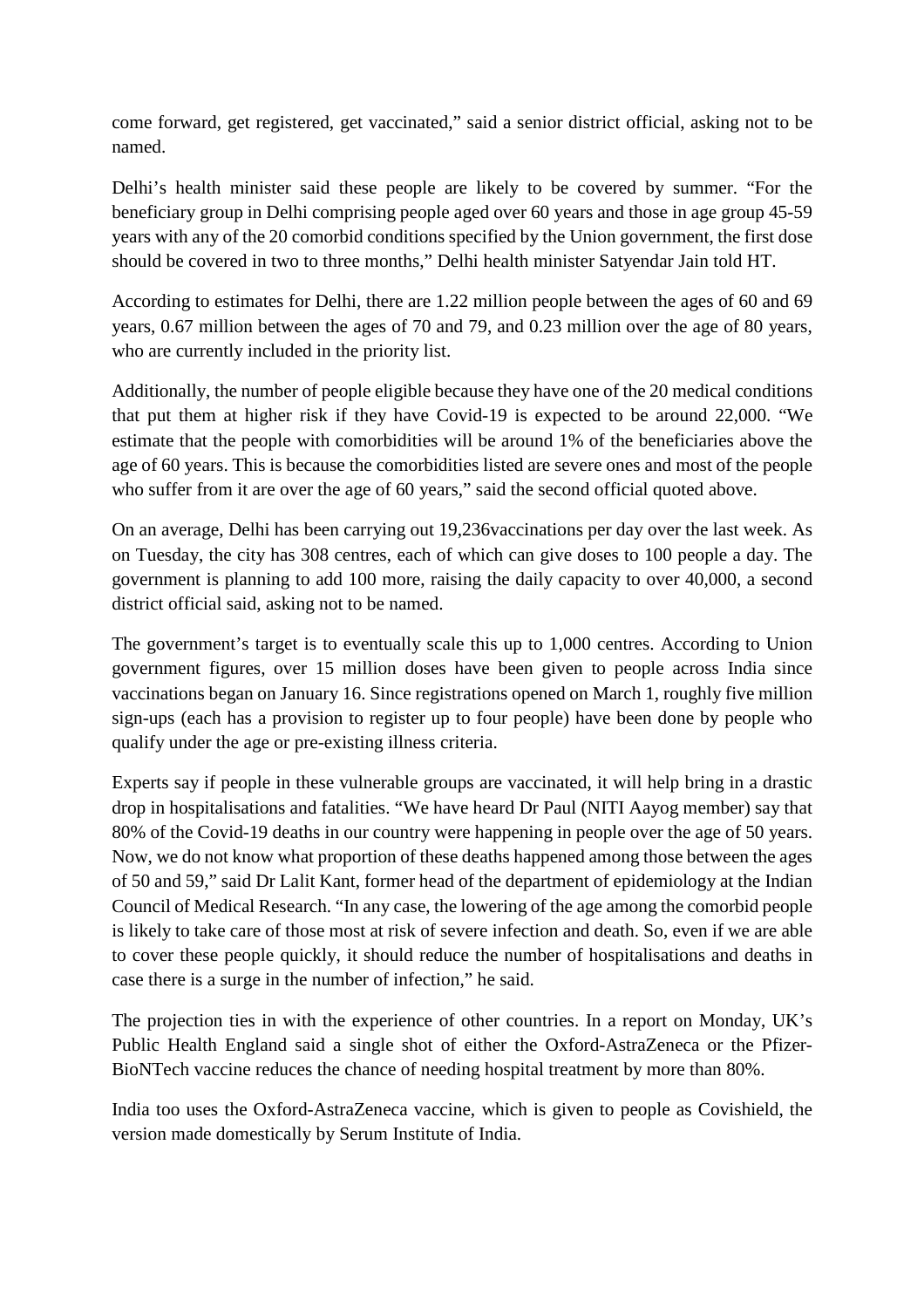"The age cut-off is different in different countries – for example, it is 65 years in the United States. We know that the mortality is higher among the higher age group. It is just a matter of prioritisation. Our aim is to prevent as many deaths as possible," said Dr GC Khilnani, former head of the department of pulmonology at the All India Institute of Medical Sciences (AIIMS).

According to the second official quoted above, authorities are focussing on initial hitches of rolling out the drive to the first of the general population. "For now, we are just keeping an eye on the problems and challenges faced by the vaccination sites as we open it up to the general population. Once the teething troubles have been taken care of, the pace of vaccination will go up. The government is aiming to add 100 centres later this week or early next week – this will include more sites at the existing hospitals and additional hospitals being taken on board," said this person, while adding that for now, dispensaries and clinics will not be included.

The 308 sites in Delhi are located in 192 hospitals – 56 government and 136 private ones (which can charge the beneficiaries ₹250 per shot).

The estimates of the priority population are based on data from the several door-to-door surveys that were conducted during the surveillance for Covid-19 cases in the city, as well as information from voter registration records and the last socio-economic survey. "We do not have a definite number yet because during the surveys conducted by us, people were asked for various comorbidities such as diabetes, hypertension, and heart disease. But the list released by the central government has several conditions combined together or requirements such as people should have diabetes for more than 10 years," the first official quoted above said. Dr Puneet Mishra, professor of community medicine at AIIMS, said, "I cannot comment about the exact number. However, there is a large proportion of people who have diabetes and hypertension in our country. And, contrary to what happens in the West, Indians tend to get these lifestyle diseases early on — in the 40s and 50s in comparison to 60s in the West." Dr Khilnani added: "Nearly 40% of the people in the age group of 45 and 50 years would have diabetes and hypertension. It is extremely common. However, it is not possible to vaccinate so many people at present so there was a need to fix an inclusion criteria."

#### **Pre-pandemic levels**

#### **Global CO2 emissions back to pre-pandemic levels: IEA (The Tribune: 20210303)**

https://epaper.hindustantimes.com/Home/ArticleView

Energy emissions rose 2% in Dec 2020 from last year, driven by economic recovery and lack of green policies, IEA said. AP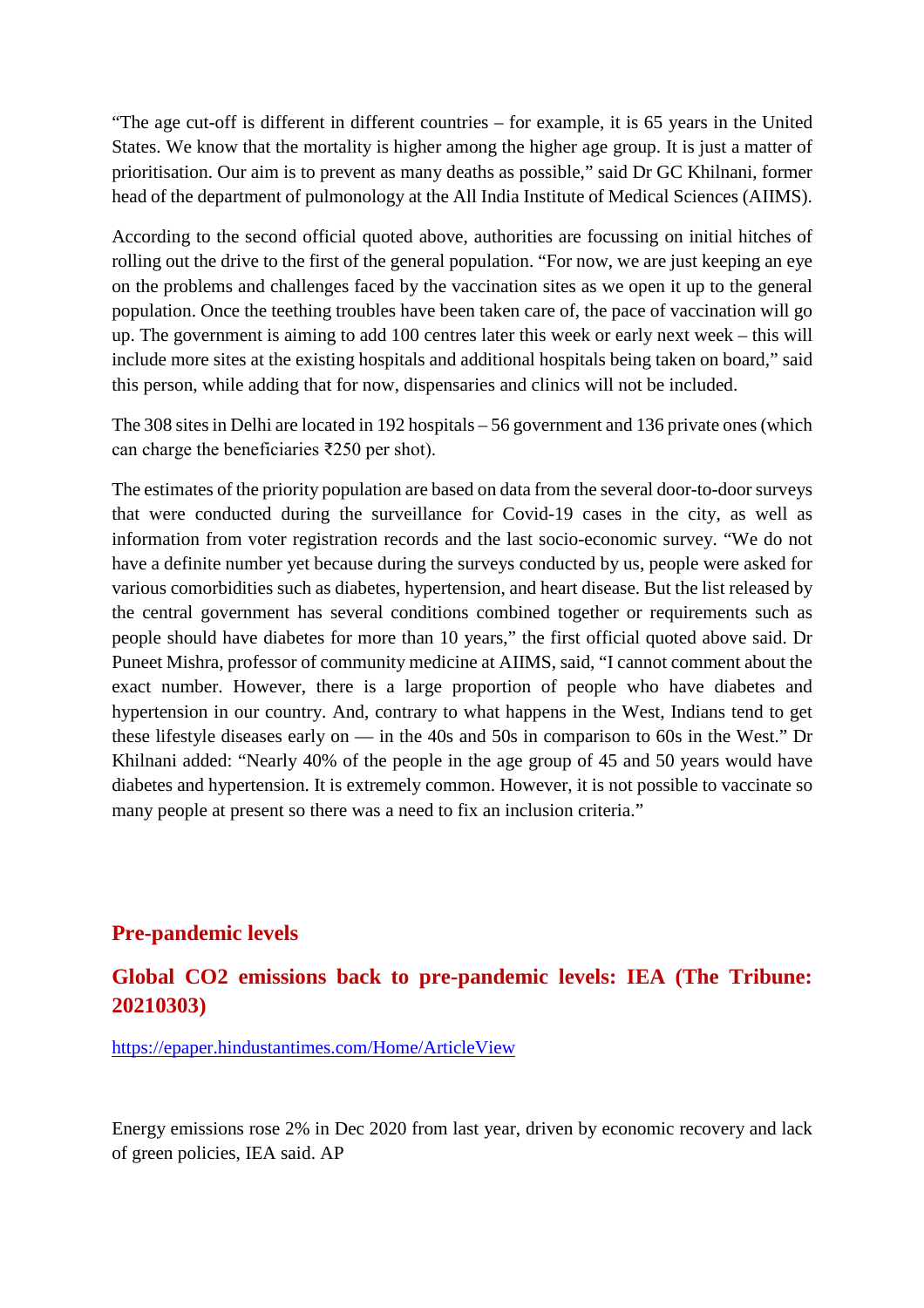Paris : Global CO2 emissions have returned to pre-pandemic levels and then some, threatening to put climate treaty targets for capping global warming out of reach, the International Energy Agency (IEA) said Tuesday.

Energy-related emissions were two percent higher in December 2020 than in the same month a year earlier, driven by economic recovery and a lack of clean energy policies, the IEA said in a report.

"The rebound in global carbon emissions toward the end of last year is a stark warning that not enough is being done to accelerate clean energy transitions worldwide," IEA executive director Fatih Birol said in a statement.

"If governments don't move quickly with the right energy policies, this could put at risk the world's historic opportunity to make 2019 the definitive peak in global emissions."

A year ago, the intergovernmental agency called on governments to put clean energy at the heart of economic stimulus plans, but the appeal appears to have fallen on deaf ears for the most part.

"Our numbers show we are returning to carbon-intensive business-as-usual," Birol said.

In India, carbon pollution last year rose above 2019 levels from September as economic activity increased and Covid restrictions relaxed.

In China, it exceeded 2019 levels by more than half a percent despite a draconian, though brief, lockdown to halt the virus' spread.

China – which accounts for more than a quarter of global CO2 output – was the only major economy to grow in 2020.

Other countries are also now seeing emissions climb above pre-Covid crisis levels, the report found.

The rebound of road transport in Brazil from May drove a recovery in oil demand, while increases in gas demand toward the end of 2020 pushed emissions above 2019 levels in the final quarter.

US emissions fell by 10 per cent in 2020, but by December were approaching levels from the year before.

Decoupling growth and emissions

"If current expectations for a global economic rebound this year are confirmed – and in the absence of major policy changes in the world's largest economies – global emissions are likely to increase in 2021," Birol said.

A sharp surge in economic activity – and the pollution that comes with  $it - is$  more the norm than the exception after an economic downturn.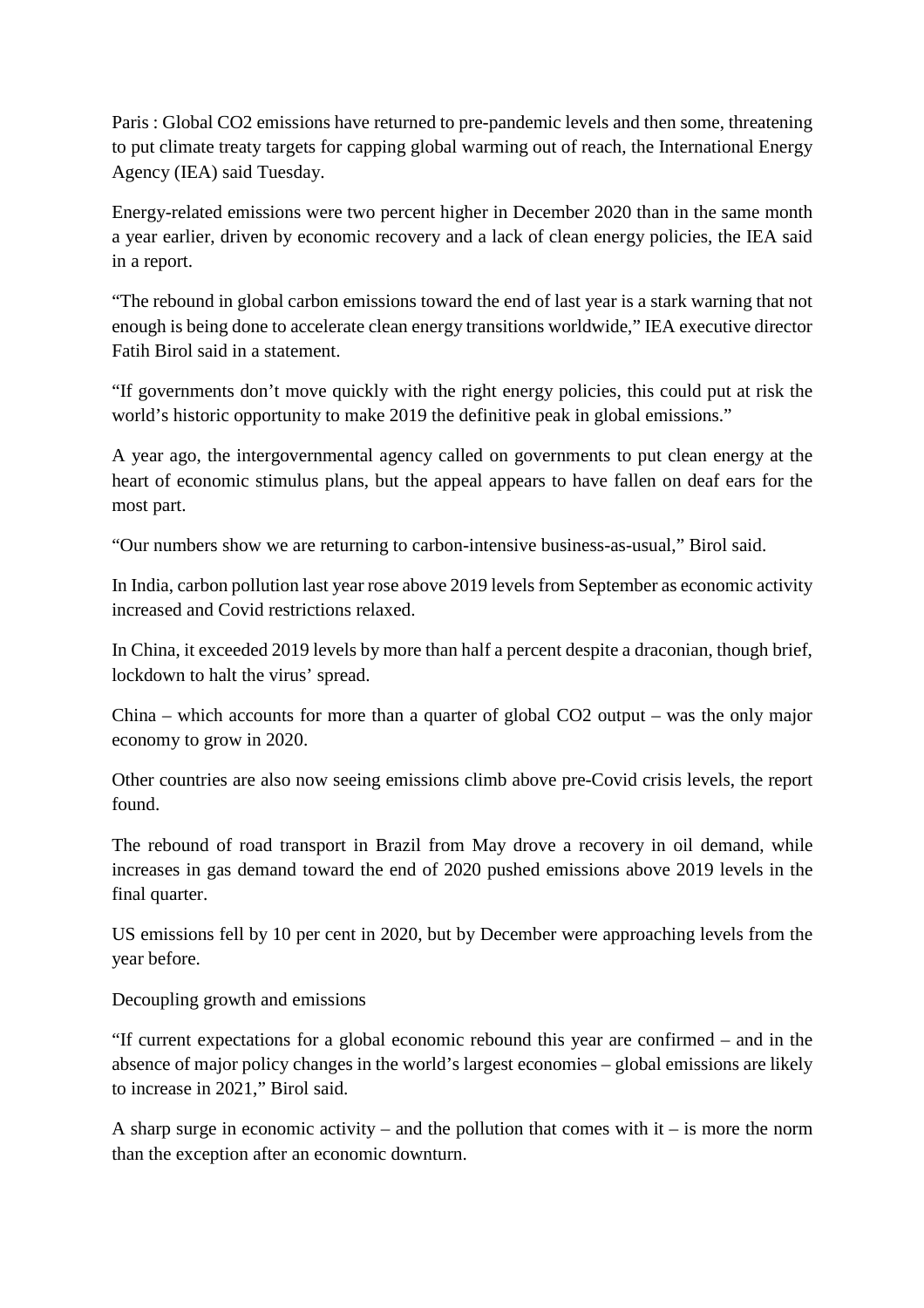Annual GDP growth and CO2 emissions, for example, both spiked after the Great Recession of 2008.

But as pressure builds to tackle the climate crisis, there are encouraging signs that major emitters are taking steps to decouple economic growth from planet-warming carbon emissions, Birol noted.

China's surprise commitment to become carbon neutral by 2060, the Biden administration's ambitious climate agenda along with the US reentry into the Paris Agreement, and the European Union's Green New Deal all point in the right direction, he said.

"India's stunning success with renewables could transform its energy future," he added.

Global emissions plunged by almost two billion tonnes in 2020, the largest absolute decline in history.

More than half of that decline was due to lower use of fuel for road transport and aviation.

The 2015 Paris Agreement enjoins nations to cap the rise in global temperatures "well below" two degrees Celsius compared with preindustrial levels, and to strive for a cieling of 1.5C if possible.

Earth's surface is already  $1.1^{\circ}$ C warmer on average, enough to increase the frequency and intensity of deadly heatwaves, droughts and superstorms made more destructive by rising seas.

In May, the IEA is to publish its first global road map on how the energy sector can reach netzero by 2050.

#### **Vaccines**

#### **Pvt hospitals account for 74% of vaccines given on Day 2 of drive(The Tribune: 20210303)**

https://epaper.hindustantimes.com/Home/ArticleView

Senior citizens and people with co-morbidities register to receive a vaccine at Delhi Heart and Lung Institute. Amal KS/HT PHOTO

With the Covid-19 vaccination drive being extended to senior citizens and those aged over 45 years with comorbidities, inoculation centres in private hospitals across Delhi are seeing more rush than government facilities. Private hospitals charge up to  $\overline{2}250$  per shot while the vaccines are administered for free at government sites.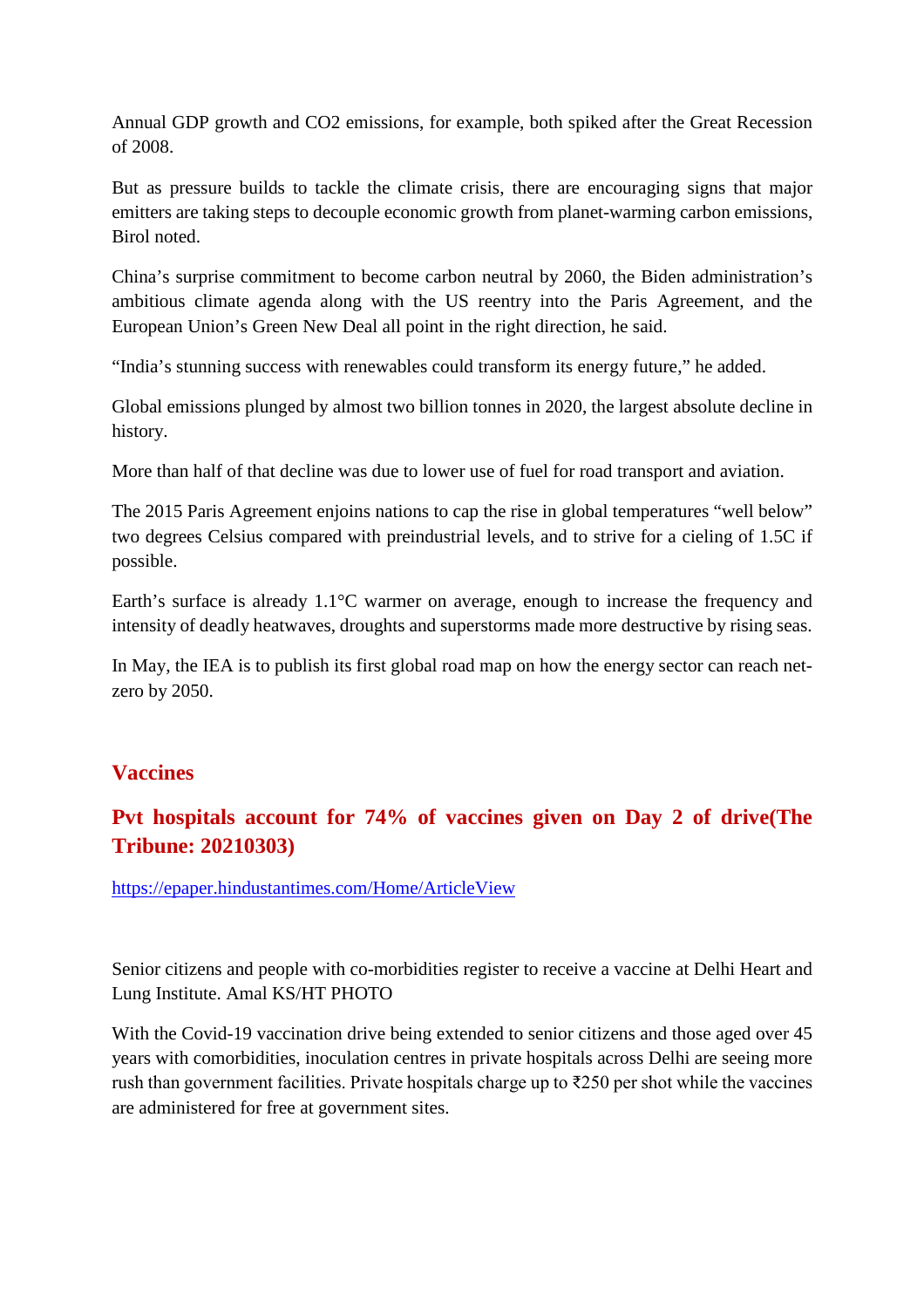Of the 11,655 such persons who received the jab on Tuesday, 74% went to centres in private hospitals, according to government data. The government hospitals immunised 3,063 such persons on Tuesday.

Officials said this could also be because a majority of vaccination sites in the national capital are in private hospitals — of the 308 vaccination sites in Delhi, 136 are in private hospitals while only 56 are in government hospitals.

"Many elderly people choose to go to private hospitals because they think they will get better services there. They worry that queues would be longer in government hospitals, but that is not the case. The whole point of online registrations is to ensure that there aren't too many people at any given site," said a senior district official, requesting anonymity.

Many senior citizens were seen gathered outside the vaccination centres in private hospitals even after 5pm.

At Max Hospital in Saket, a group of senior citizens was seen banging on the doors of the vaccination centre, insisting that they be inoculated even though the hospital had closed the drive for the day.

"We came here around 3pm but were told that due to the rush, our turn won't come before 5pm. Now when we have returned at 5pm, they have closed the doors," said Anita Kapur, 65, who had come from Noida to get the shot.

An official at the hospital said the rush was unprecedented over the past two days. As many as 490 persons were vaccinated at the hospital on Tuesday.

"We could have covered over 600 persons had the Co-WIN app been working properly. We had to manually enter the data of persons throughout the day since the server was down," the official said.

At Jasola's Apollo Hospitals, 280 persons were vaccinated on Tuesday. Among them was Vinod Chawala, 74, who said he chose a private hospital because of the hassle-free process. "I had registered on the app on Monday and got an appointment for Tuesday. Besides, the vaccine charges are affordable. Had it been too expensive in private hospitals, I would have chosen a government facility to avail of a free shot," he said.

Some senior citizens said the government needs to create more awareness about the vaccine availability in public hospitals. "A major reason why people are choosing private hospitals is because they are not confident about the safety of the vaccine available in government facilities. They don't know if vaccines at both sites are equally safe. The government needs to create more awareness about this; otherwise, beneficiaries will continue to throng private hospitals," said Abha Sardana, 70, who took her first vaccine shot at Apollo Hospitals.

In comparison, there were around 40 people waiting to get the shot outside the five vaccination sites at the All India Institute of Medical Sciences (AIIMS) at 4.30pm. All of them were in the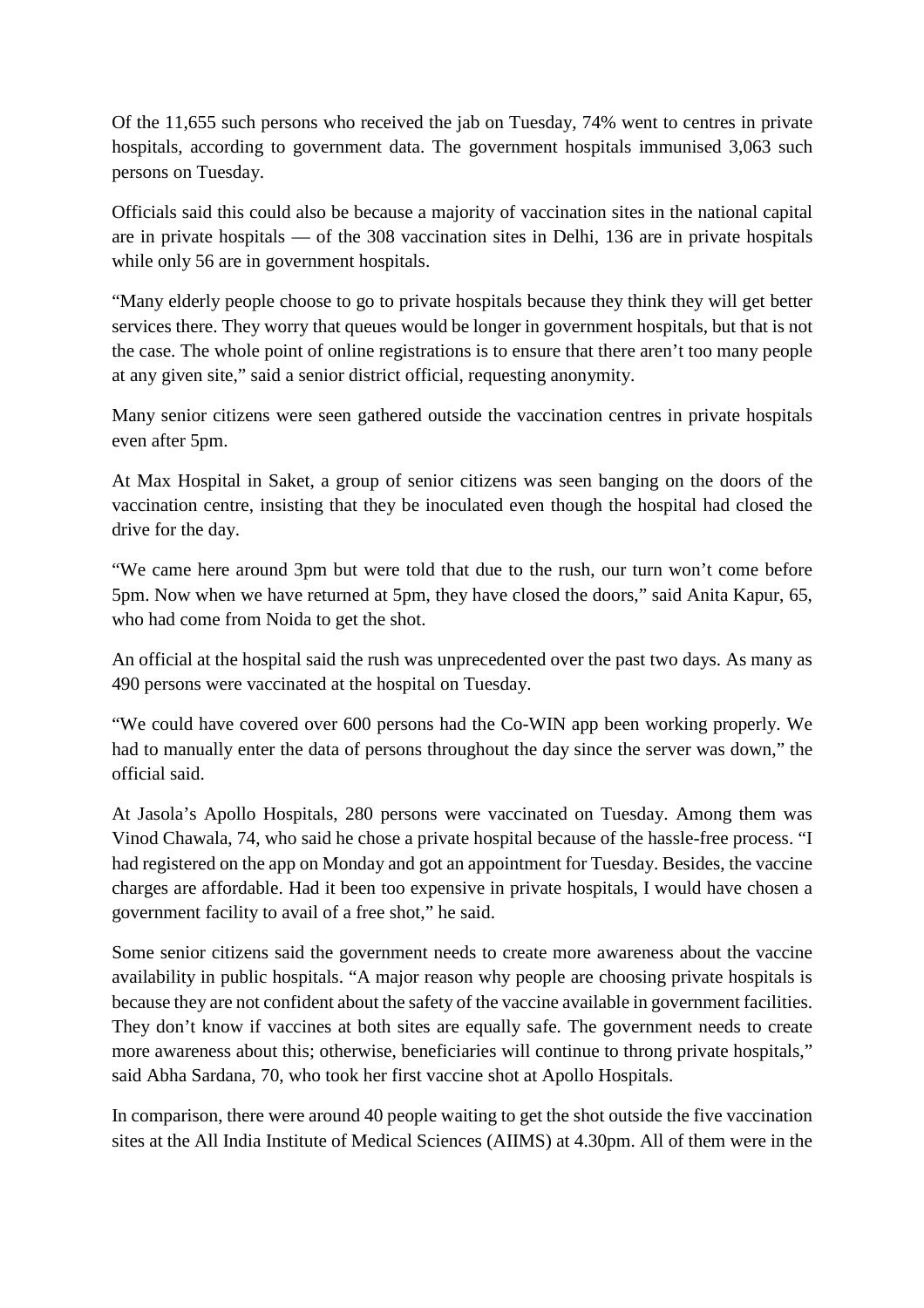waiting area, maintaining proper social distancing in the spacious area arranged for recipients on the eighth floor of the new OPD building.

"There was some rush around midday. Even then, it just takes about 1 hour – including the 30 minute waiting time – for a person to get done with. When there is no rush, it takes barely 40 minutes. With the new OPD block, we are able to ensure that social distancing is maintained even during peak hours," said a nursing orderly on duty at one of the sites, who did not want to be named.

Around 100 elderly and comorbid persons were immunised at the five sites on Tuesday.

Across the road, at Safdarjung Hospital, too, the vaccination site seemed relatively empty. Most of the persons were at the centre were either hospital or government employees.

"We are getting more health-care and front-line workers in government hospitals because they do not want to pay for the jabs. Now that the drive for them is over, they are not given priority," said a senior district official, on condition of anonymity.

#### **Covid Patient (The Asian Age: 20210303)**

http://onlineepaper.asianage.com/articledetailpage.aspx?id=15443119

## March 1, 2020 is seared into my memory: Delhi's 1st Covid patient

New Delhi, March 2: It's a day most Delhiites would like to erase from their memories but March 1, 2020, the day the city reported its first case of Covid, is seared into Rohit Datta's memory.

There's no erase button for the businessman, the national capital"s first patient. From facing stigma in the initial days after the diagnosis to becoming "Googleable" and a popular subject on quizzing platforms now, Datta says life has come a full circle.

"As I was the first case. initially there was lot of

fear and guilt too. I would consider myself as the carrier of the virus as I had just returned from Italy after a work-related visit and found myself positioned in a scenario where the unpredictability of this new virus fuelled more fear and apprehensions among people," he told PTI.

A resident of Mayur Vihar in east Delhi, Datta had flown in from Italy on February 25 last year, and got a fever the same night. Next morning, he paid a visit to a local doctor and got some medicines, he

recalled. February 28, 2020 was his son"s 12th birthday, and he hosted a small get-together at a luxury hotel in south Delhi. That night, he got a fever again.

By February-end last year, the novel coronavirus had already wreaked havoc in China, where it was reported first globally in the city of Wuhan, and Italy too had been ravaged by it.

"I then decided to go to RML Hospital, and my samples were taken on<br>February 29 for a Covid test," the businessman said.  $-PTI$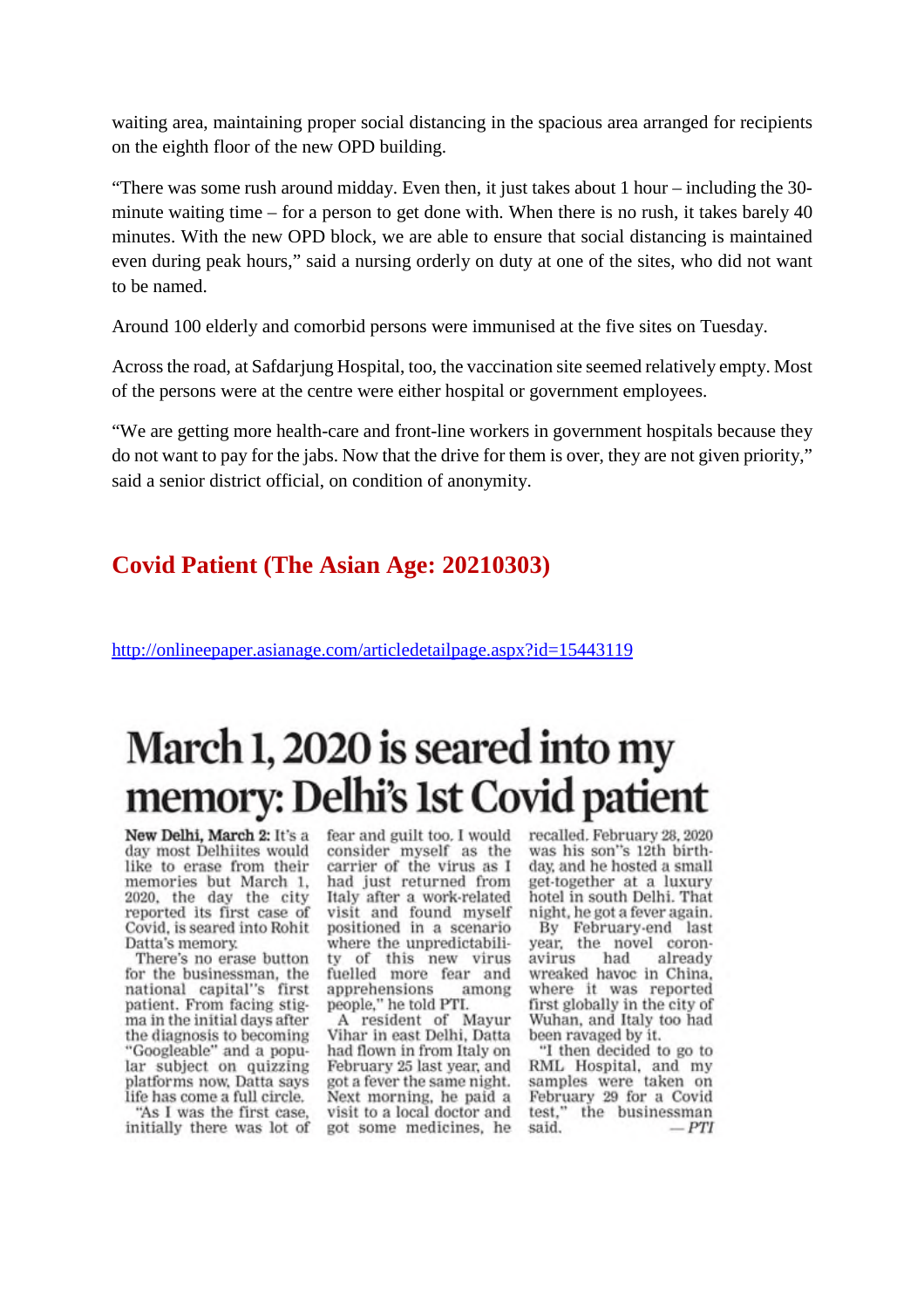#### Covid-19 Vaccine (The Asian Age: 20210303)

http://onlineepaper.asianage.com/articledetailpage.aspx?id=15443158

## All private hospitals okayed to give Covid-19 vaccine: Govt

Continued from Page 1 Harsh Vardhan. "We have the highest recovery rate and lowest fatality rate in the world. This vaccination will help us in controlling this virus. I<br>would like to request all citizens to follow Vaccine Appropriate Behaviour with Covid along Appropriate Behaviour. All of us should fight against the myths and misconceptions related to vaccines. Make this vaccination drive a 'Jan Andolan' by motivating your friends, family members and neighbours," he added

Kerala health minister K.K. Shailaja, revenue minister Е. Chandrasekharan, minister of ports and museums Kadannappally Ramachandran also got the shot while chief minister Pinarayi Vijayan and other Cabinet colleagues are expected to take the vaccine in the coming days. The state is going through a rough patch in terms of the number of cases.

Two states Maharashtra and Kerala account for 75 per cent of the total active Covid-19 cases. Niti Aayog member (health) Dr V.K. Paul said the surge in new cases in some states is due to wedding season gathering and political rallies.

Union health secretary Rajesh Bhushan said although certain states are witnessing a surge in active Covid-19 infections. India's active cases are less than 2 per cent, and recoveries over 97 per cent. There were 12,286 fresh cases and 91 deaths in the last 24 hours across the country.

Meanwhile, the Health Ministry has said that registration and booking an appointment for Covid-19 vaccination is to be done through CoWIN portal (http://cowin.gov.in). It warned that there is no CoWIN app for beneficiary registration and the app on Play Store is for

administrators only.

Union health secretary and Dr Ram S. Sharma, chairman of the Empowered Group on Vaccine Administration (Co-WIN) and member. National Expert Group Vaccine on Administration of Covid-19 (NEGVAC), chaired a review meeting with additional chief secretaries, principal secretaries and secretaries (H&FW) of states and UTs through a video conference during which they discussed the status and pace of the next phase of the country-wide Covid vaccination program.

States and UTs were urged to utilise 100 per<br>cent capacities of all private hospitals empanelled under Ayushman Bharat-Pradhan Mantri Jan Yojana Arogya  $(AB -$ PMJAY), those under Government Central Health Scheme (CGHS), and state health insurance scheme as Covid vaccination centers.

#### Vaccine Drive (The Asian Age: 20210303)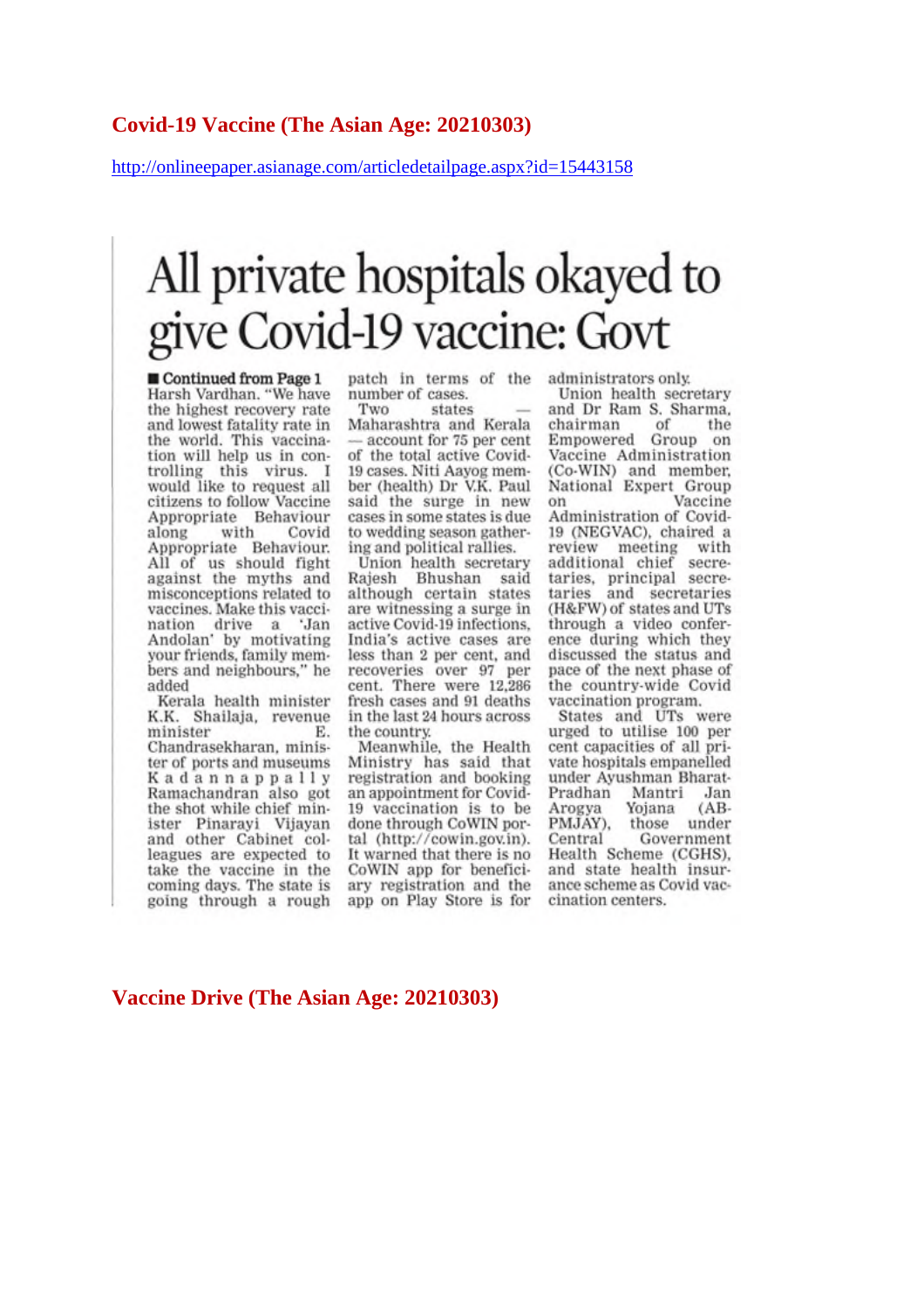## **THE ASIAN AGE**

#### **3 MARCH 2021**

## Hope in war on Covid as vaccine drive picks pace

articipating in the vaccination drive aiming to inoculate senior citizens and those above 45 years of age with a health condition, Prime Minister Narendra Modi has generated a signal encouraging a vast section of people, estimated to be in the region of 27 crores, to take the jab. There has been a slight decline in the daily average of new cases in India but it is far too early to be dropping the guard. There are a number of regions that are experiencing another surge in infections, which can be blunted only by vaccinating close to 70 per cent of the population even as precautionary measures like social distancing and the wearing of masks is observed universally and with life-saving discipline.

There is still a debate over the efficacy of the Covaxin, which the Prime Minister took. The data and findings from Phase 3 trials are yet to be scrutinised and reviewed though it is a positive sign that the number of adverse events relating to administration of the wholly indigenous vaccine is thus far insignificant. The inoculation rate is going to be the biggest challenge for India with a huge number of two-dose vaccinations to be undertaken. The minimum number of jabs

The key to containing urban surges is the vaccine even if there is no guarantee on efficacy against the Brazilian strain, which is said to be reinfecting those who have had the virus

would have be in the range of 20 lakhs a day to have any impact on the big numbers to achieve anything close to immunity for the community.

The number of hospitalisations and deaths has plummeted, not only in India, and what the enhanced vaccine drive primarily<br>promises is to bring them further down to negligible levels. Realistically, it will be months before vaccination can dent the pandemic. But is there a better way to fight the coronavirus that is evolving dangerously now into contagious variants that are threat-

ening to sidestep the human immune system? As new threats emerge, science is already tweaking the vaccine to try and quickly take on the dominant forms like the UK, South African and Brazilian variants. A third dose of new vaccines may be needed to take care of threats from newer strains but that is a long way from where we are at the moment.

It may be India's good fortune that the fatality rate is very low while the recovery rate is as high as 97.07 per cent. The summer ahead should see heat and humidity help more in containing the survival of the virus even as more people get immune after getting infected or get vaccinated. The key to containing urban surges is the vaccine even if there is no guarantee on efficacy against the Brazilian strain, which is said to be reinfecting those who have had the virus. Privatisation of the vaccine effort has come like a booster shot. The way forward towards opening up the economy fully as well as all the schools can only be after this fuller rollout of the vaccine programme has been in operation in the next few months and tends to people outside of the health and frontline workers and senior citizens.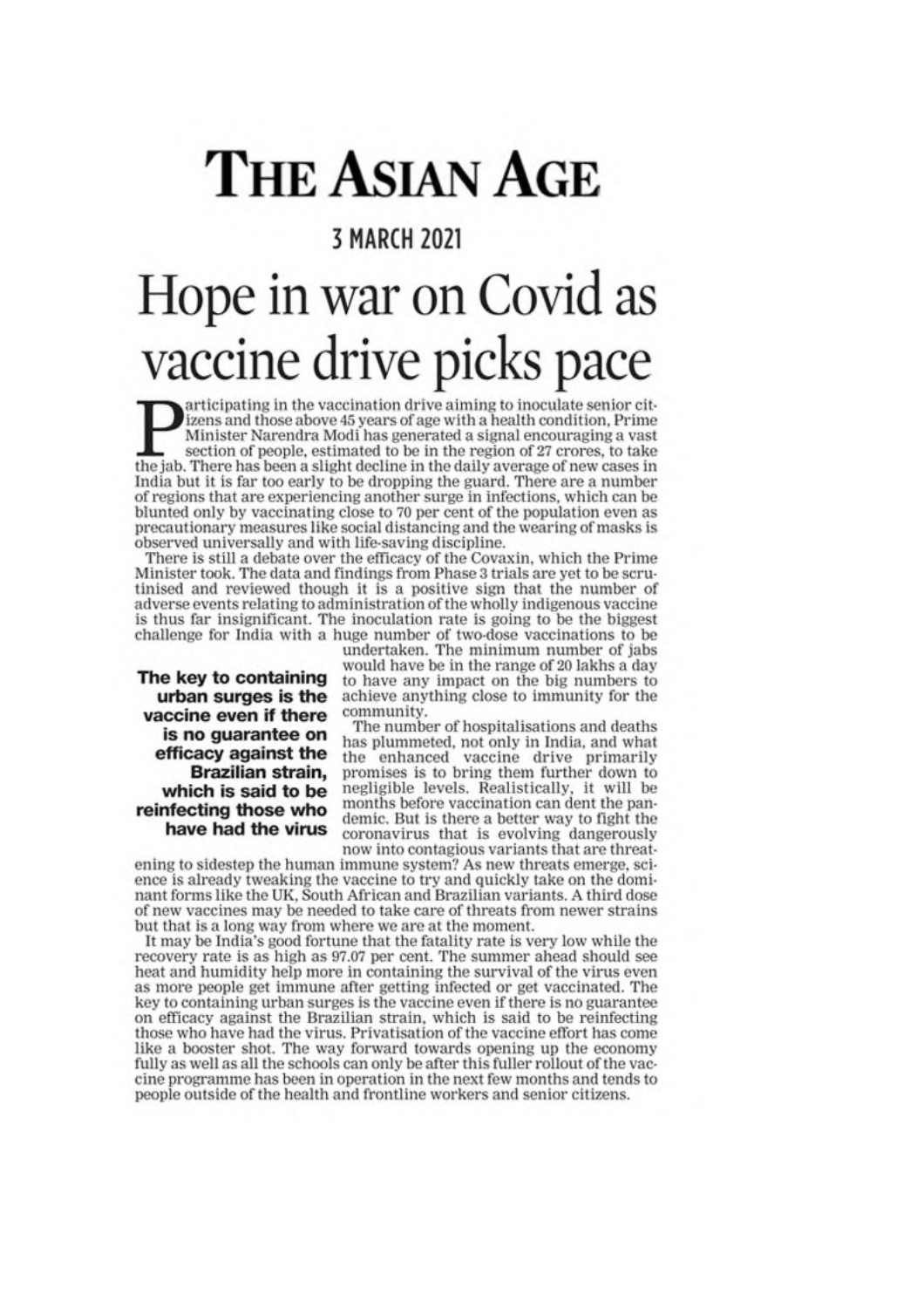#### **Ageing (The Asian Age: 20210303)**

http://onlineepaper.asianage.com/articledetailpage.aspx?id=15442083

Karan Singh Art of ageing: The five facets. and what work goes into each

#### **Vaccination drive**

#### **How to optimise the vaccination drive (The Indian Express: 20210303)**

https://indianexpress.com/article/opinion/how-to-optimise-the-vaccination-drive-7211254/

Covid-19 vaccination: Addressing vaccine hesitancy, ramping up the manufacture, balancing export with domestic requirement and a glitch-free working of the Co-Win portal is crucial to the process.

Vaccines against COVID-19 have brought a glimmer of hope globally and in India. As of March 1 2021, 1.48 million doses have been administered in India. (Representational/PTI)

British politician Winston Churchill once said, "However beautiful your strategy, you should occasionally pause and look at the results". This applies very aptly to the juncture that we are at today in the COVID-19 pandemic. India has done well so far in its fight, but now is the time to reassess, realign and take stock of the situation if we want to win the battle. Our strategy must continuously evolve in the fields of vaccination, diagnostics, contact tracing, tracking, sero-surveillance, data analysis, modelling-forecasting and communication advocacy to overcome the challenges in a dynamic COVID environment.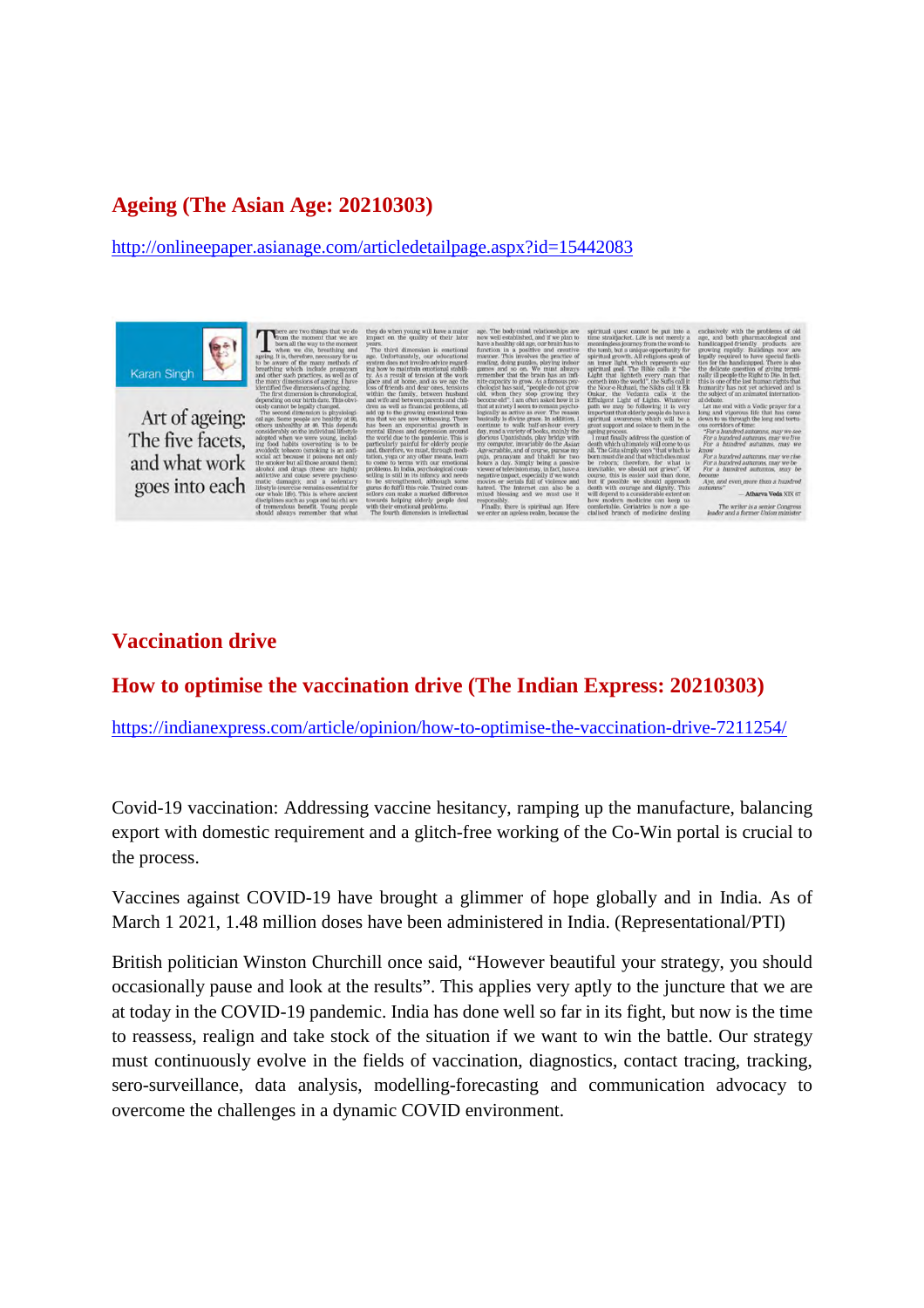Vaccines against COVID-19 have brought a glimmer of hope globally and in India. As of March 1 2021, 1.48 million doses have been administered in India. The government has done well to open up vaccinations to private healthcare sector at a reasonable cost price, but the process needs to be hastened as only 1 per cent of the country's population has been vaccinated in the past month and a half. Assuming that the efficacy of the vaccines is 60 per cent, we need to vaccinate 100 per cent of our population to achieve a herd immunity of 60 per cent which at the present rate could take many years and would lose relevance. Other vaccine candidates are at least a year away and optimisation of the vaccination drive with two available vaccines must be achieved by addressing vaccine hesitancy, ramping up the manufacture, balancing export with domestic requirement and a glitch-free working of the Co Win portal. The availability of vaccines for the seniors (above 60) and above 45 with co-morbidities is a good strategy for trust building, but some other high risk mobile spreaders could be targeted. The prime minister getting the indigenous vaccine has sent a positive signal for vaccine acceptance. The future should see a bouquet of vaccines to choose from and an assembly line project to administer the vaccines in about three to six months to have an impact.

With about 200 million tests done thus far in India, the country is second to the USA in the total number of tests conducted, but low when compared to other developing countries at 139 tests/1,000 population. RTPCR (reverse transcription polymerase chain reaction, CBNAAT (Cartridge based nucleic acid amplification test) True NAAT and multiple Rapid antigen testing have formed the backbone of clinical COVID-19 diagnostic testing. Almost half of the testing has been through rapid antigen testing which could give 50 per cent false negatives. The RTPCR, though the gold standard requires expertise, infrastructure and personnel constraints could make it outside the reach of the underprivileged — despite price revisions. The search for a simple, sensitive, cost effective, accessible point of care test is still on, aided by effective public private partnerships. Emerging technologies like Crisper-FELUDA, saliva-based tests etc. should be explored, encouraged, assessed and validated with a clear and simple approval system in place. Testing for immunity against COVID-19 is tricky, incompletely understood and as of now utilises a surrogate IgG antibody. More research to develop kits to assess quantitative IgG should be conducted. Genomic surveillance is now a necessity to keep track of the variants not only from overseas patients but also for home grown variants. Of the 11 million confirmed infections of COVID-19 at the time of writing this article in India, only 5,000 sequences had been deposited in GISAID (Global initiative on sharing all Influenza data) — only 0.05 per cent, which is lower than the WHO recommended rate of 0.3 per cent. In December 2020, the government committed to sequence 5 per cent of the positive cases and formed INSACOG, which is a national network of labs performing genetic sequencing.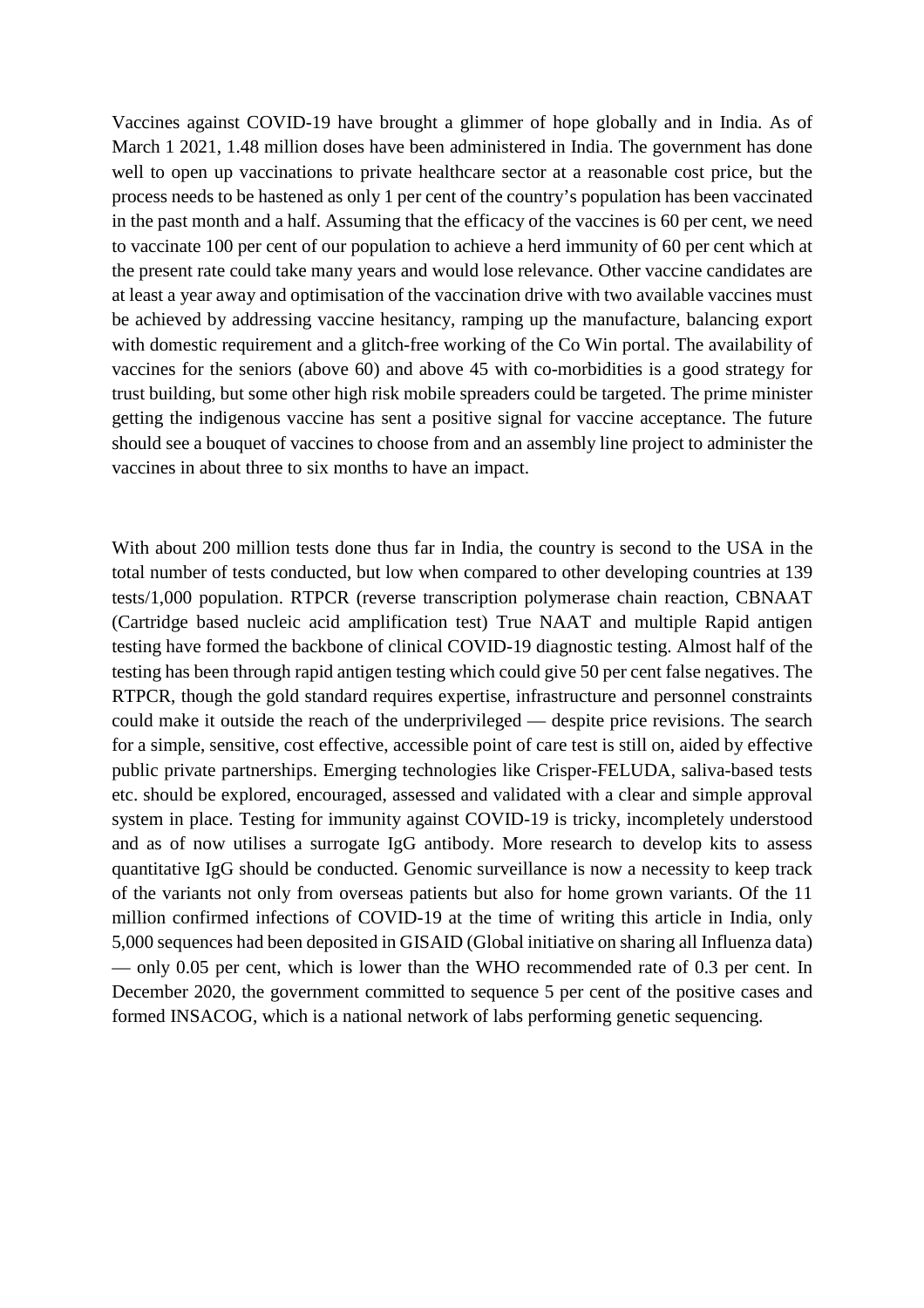#### Delhi News

Delhi MCD Election Results 2021 Live Updates: AAP wins 4/5 seats, Sisodia says Delhi is saddened by BJP rule

The full potential of this information should be correlated with the clinical and epidemiological data to institute targeted public health interventions for outbreak management, in designing upgraded primers for diagnostic tests to avoid mutants escaping detection and inform vaccine manufacturers. It is the right time for smart testing.

As the kits for testing (PCR, Rapid antigen testing and antibody tests) are not completely indigenous, in the spirit of Atmanirbhar Bharat we need to build our own research and lab capacities with infrastructural development, targeted training, a centralised procurement to drive down costs and incentivisation. The kit manufacturers should have access to an accurate forecasting of the demands ahead so that they can be in a state of readiness with a four-six week lag time to cater to the domestic market alone or also compete in the global market, should the demand for tests go down. In the interim, however, import regulations for some key ingredients of the kits should be relaxed. Prices could be made more competitive by pooled PCR testing in low prevalence settings and accessibility increased by a hub and spoke model to cover all areas of the country.

As per the last ICMR survey conducted in January 2021, three fourths of the population was susceptible to the infection. So, tracing, tracking and well planned sero-surveys should be continued in the post vaccination phase focusing on super spreader events and cluster analysis without stigmatising the sources. Surveys could be conducted at the state level and supported by the Centre to understand the immune status of the community. Tracking could be enhanced and helped by the digital technologies using Aarogya Setu and ITIHAS (IT enabled integrated hot spot analysis) and be privacy protected and socially accepted.

To overcome vaccine hesitancy and encourage the public to continue to observe precautions, we need to build trust by effective communication and transparent sharing of data. Access to data, its analysis, and subsequent formulation of public health response with centralised coordination and operational monitoring with a team of experts is the key to the control of all such future pandemics. The fight is far from over and one has to be cautious and vigilant. One must guard against a lot of misinformation reaching the public and build trust with simplification of scientific messages and increasing awareness by effective communication and counselling. In accordance with the National Digital Health Mission, digital architecture for COVID could help the public make informed decisions by sharing real time data.

Many questions remain unanswered — whether Covid-19 will become endemic like the influenza, if there is a need to test individuals for antibodies before vaccination, the duration and strength of immunity post a natural infection versus that developed after vaccination, what was the real reason of decline of India's cases and so on. As we evolve, many of them would be answered.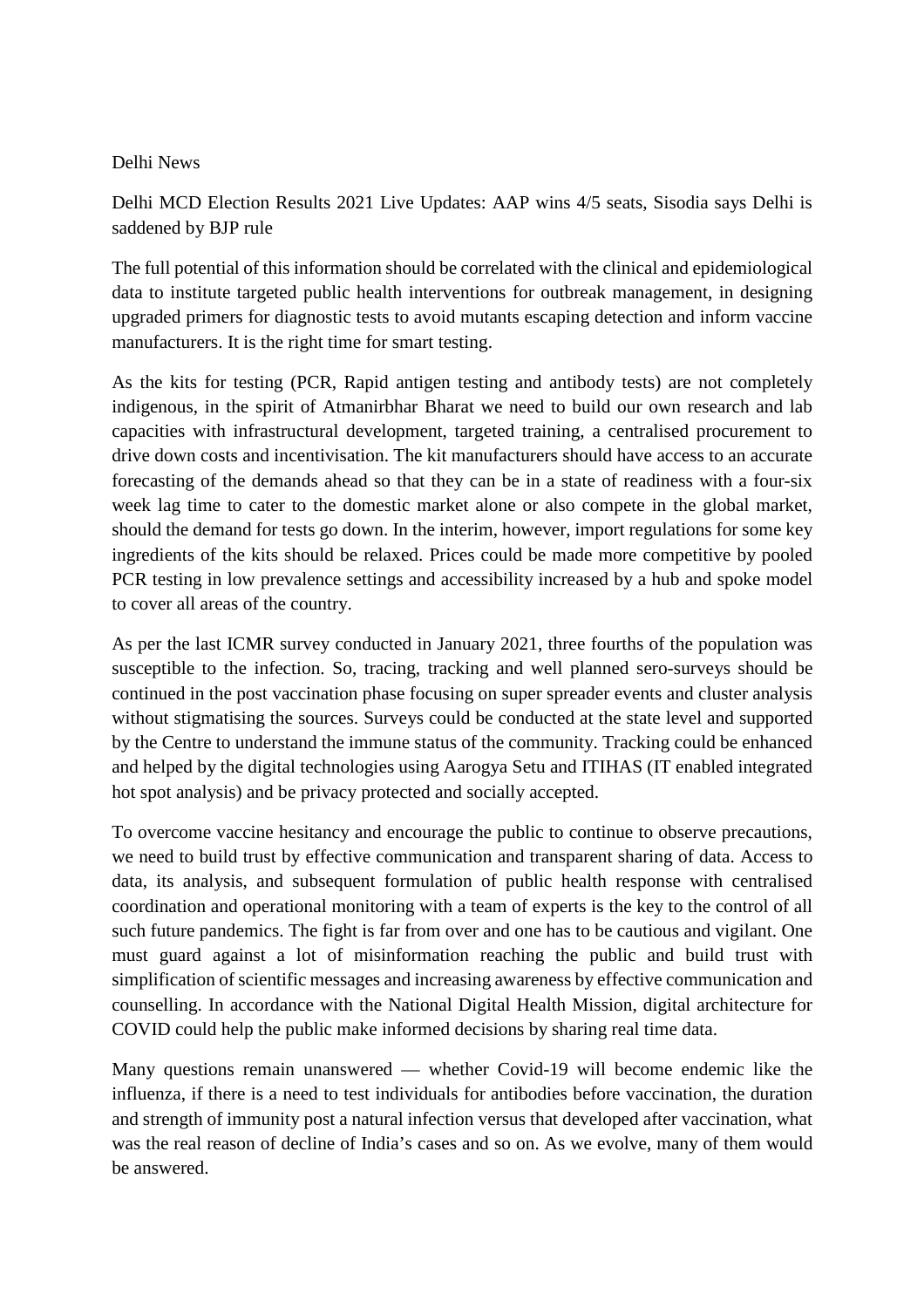#### **Headaches**

### **The science of headaches | Understanding and managing pain better (The Hindu: 20210303)**

https://www.thehindu.com/sci-tech/health/founder-of-world-headache-society-dr-pravinthomas-says-there-is-a-need-to-understand-headaches-in-order-to-manage-thembetter/article33959190.ece

There is a need to promote headache science in order to understand and manage pain better, says Founder of World Headache Society, Dr Pravin Thomas

A searing pain around the eye and on one side of the head wakes up Niranjan on most nights. It lasts between 15 minutes to an hour and on some days returns after short periods of respite.

You have reached your limit for free articles this

#### **Infections**

#### **COVID-19: India records 12,286 infections, 91 fatalities (The Hindu: 20210303)**

https://www.thehindu.com/news/national/covid-19-india-records-12286-infections-91 fatalities/article33969444.ece

Senior citizens wait to receive the first dose of COVID-19 vaccine, during the second phase of countrywide inoculation drive, at a private hospital in Bengaluru on March 1, 2021. | Photo Credit: PTI

COVID-19 death toll increased to 1,57,248 with 91 new fatalities, the data updated at 8 a.m. showed

India's COVID-19 cases rose to 1,11,24,527 with 12,286 new infections being reported in a day, while the recoveries have surged to 1,07,98,921, according to data updated by the Union Health Ministry on March 2.

Coronavirus updates — March 2, 2021

The death toll increased to 1,57,248 with 91 new fatalities, the data updated at 8 a.m. showed.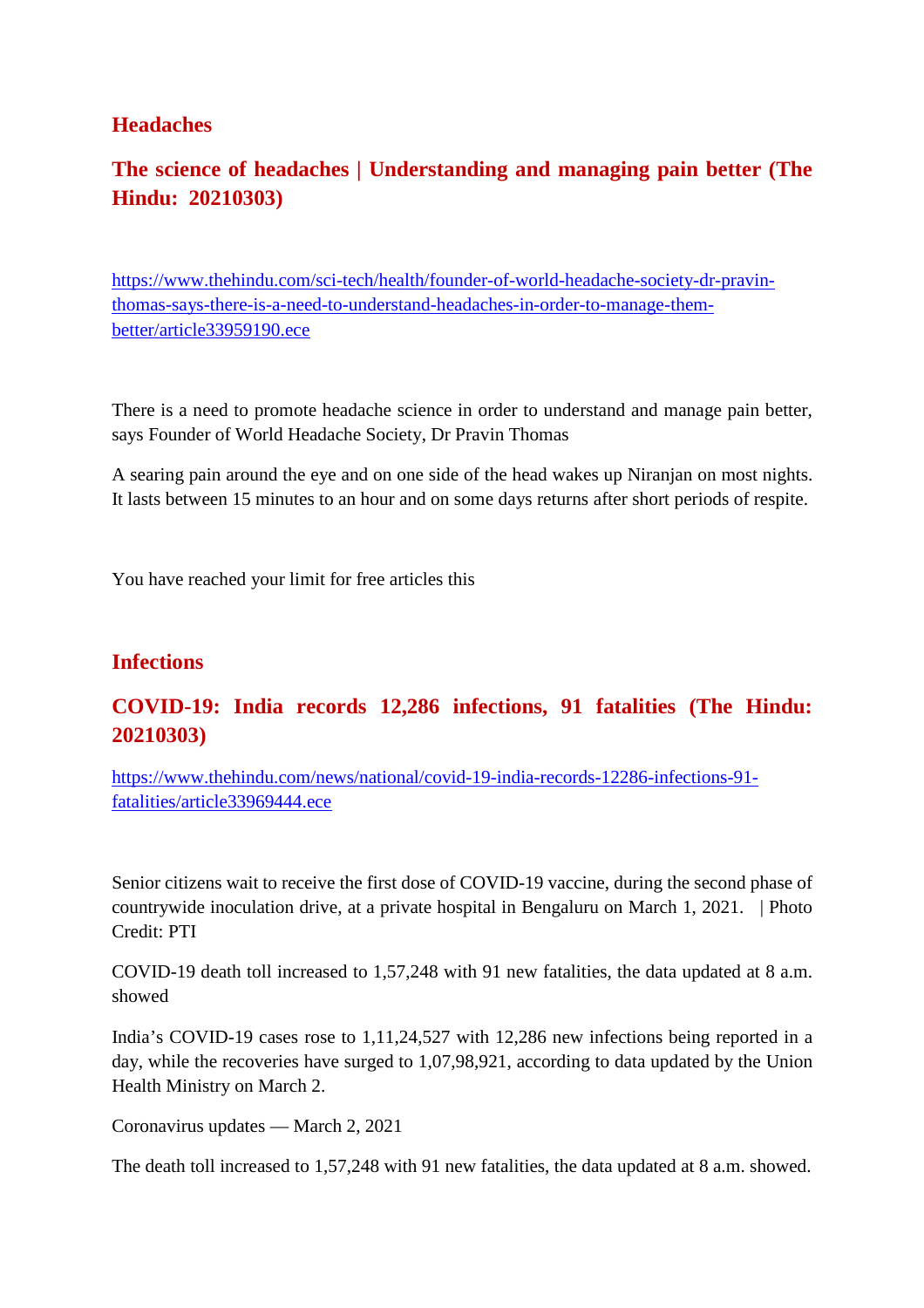The number of people who have recuperated from the disease surged to 1,07,98,921 which translates into a national COVID-19 recovery rate of 97.07%, while the case fatality rate has dropped 1.41%.

The active caseload was recorded at 1,68,358 which accounts for 1.51% of the total infections, the data stated.

Watch | How to sign up for COVID-19 vaccine?

India's COVID-19 tally had crossed the 20-lakh mark on August 7; 30 lakh on August 23; 40 lakh on September 5; and 50 lakh on September 16.

It went past 60 lakh on September 28; 70 lakh on October 11; 80 lakh on October 29; 90 lakh on November 20; and surpassed the one-crore mark on December 19.

According to the Indian Council of Medical Research (ICMR), 21,76,18,057 samples have been tested up to March 1, of which 7,59,283 were done on March 1.

The 91 new fatalities include 30 from Maharashtra, 18 from Punjab and 13 from Kerala.

State Helpline numbers for COVID-19

A total of 1,57,248 deaths have been reported so far in the country, including 52,184 from Maharashtra, followed by 12,501 from Tamil Nadu, 12,336 from Karnataka, 10,911 from Delhi, 10,268 from West Bengal, 8,727 from Uttar Pradesh and 7,169 from Andhra Pradesh.

The Health Ministry stressed that more than 70% of the deaths occurred due to comorbidities.

"Our figures are being reconciled with the Indian Council of Medical Research," the Ministry said on its website, adding that State-wise distribution of figures is subject to further verification and reconciliation.

#### **Vaccination (Hindustan: 20210303)**

https://epaper.livehindustan.com/imageview\_674485\_86536344\_4\_1\_03-03-2021\_3\_i\_1\_sf.html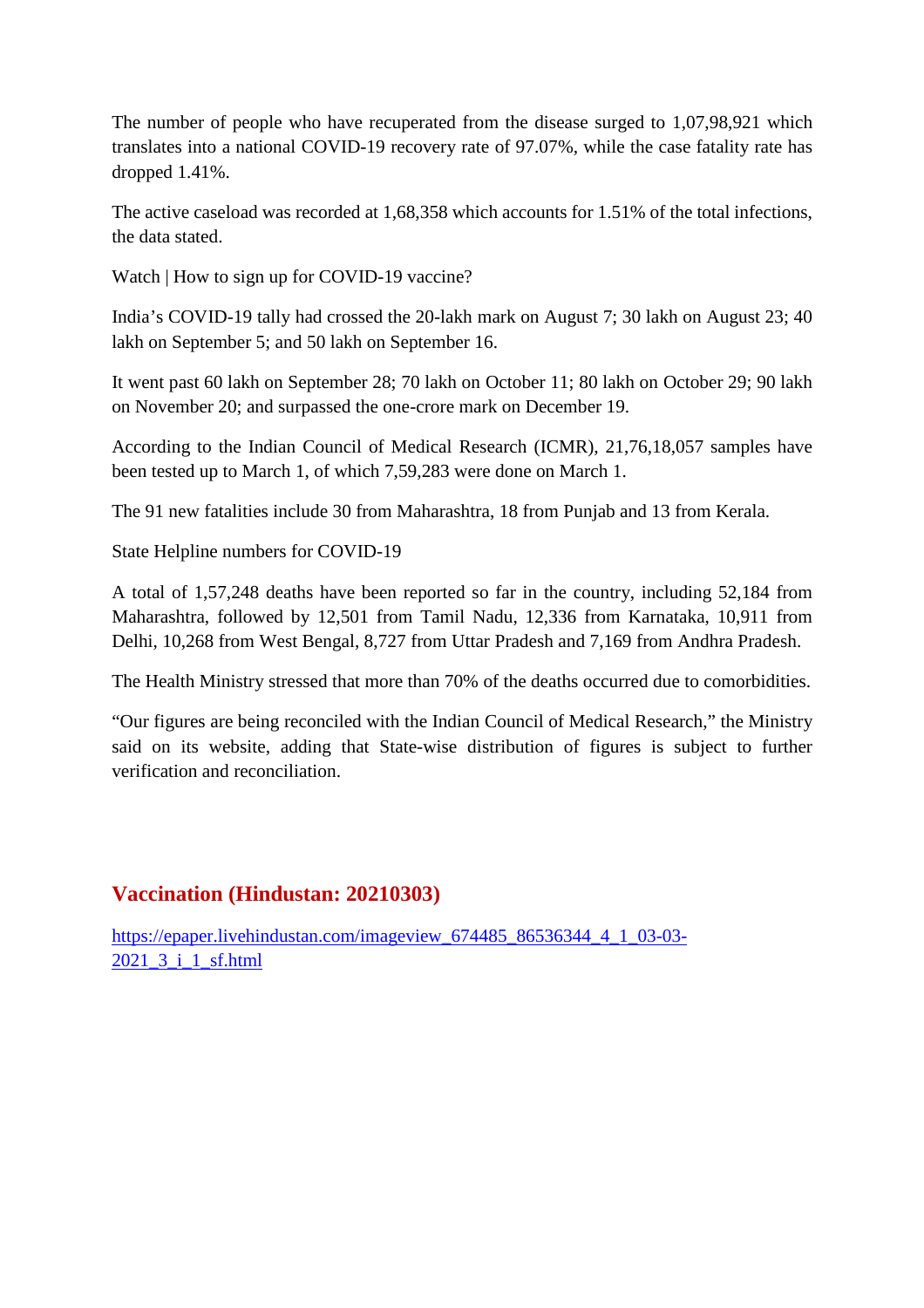<mark>चिंता</mark> : आट राज्यों में बढ़ रही महामारी की | **चेतावनी :** डब्ल्यएचओ ने कहा. डस साल | **तैयारी** : राज्यों को सभी निजी अस्पतालों

रफ्तार, फिर झुंड में मिलने लगे नए मरीज <sup>|</sup> कोरोना के खत्म होने की संभावना नहीं है | में टीकाकरण करने की अनुमति मिली

देश के कई हिस्सों में संक्रमण फिर बढ़

रहा है। मंगलवार को हरियाणा, हिमाचल

और उत्तराखंड समेत कई जगह झुंड में

नए मरीज मिले। इसे देखते हुए सरकार ने राज्यों को टीकाकरण तेज करने का

निर्देश दिया है। इतना ही नहीं, सभी निजी

अस्पतालों में टीकाकरण की अनमति दे

दी गई है। उधर, विश्व स्वास्थ्य संगठन

ने चेतावनी दी है कि इस साल महामारी

.<br>के खत्म होने की संभावना नहीं दिख रही।

मंत्रालय ने मंगलवार को बताया कि आत

गच्चों में मगेजों की संख्या बढ़ रही है।

.<br>केंदीय टीमें भेजी गई हैं और राज्यों को

टीकाकरण तेज करने के लिए कहा गया है। स्वास्थ्य सचिव राजेश भूषण ने कहा

कि पंजाब और तमिलनाडु में हमने केंद्रीय

टीमें तैनात की हैं और हरियाणा की स्थिति

पर भी हमारी नजर है। महाराष्ट्र, पंजाब,

मामलों में तेजी देखी गई है।

**स्थिति पर कडी नजर:** केंद्रीय स्वास्थ्य

#### ण बढ़ा , टाकाकरण तेज pol  $\mathbf C$ नई दिल्ली | हिन्दुस्तान ब्यूरो

#### अचानक मिल रहे नए मरीज

- धर्मशाला के पास करमापा मद में वनसाला के बाल करनावा नेउन<br>330 बौद्ध भिक्षु की जांच कराई गई,<br>इनमें से 158 में संक्रमण पाया गया। बताया जाता है कि ये लोग हाल ही में राजधानी दिल्ली से होकर लौटे थे।
- करनाल में नए केस नहीं मिल रहे थे पर मंगलवार को यहां सैनिक स्कल में 54 बच्चे संक्रमित पाए गए
- रामनगर में सेना भर्ती की तैयारी कर रहे 26 युवाओं के कोरोना पॉजिटिव पाए जाने के बाद हडकंप मच गया

#### सहलियत

#### कहीं भी लगवाएं दूसरी खुराक

• लोग अब कोरोना टीके की दोनों खुराक अलग-अलग शहरों में भी लगवा सकेंगे। केंद्र सरकार ने लोगों को यह सहूलियत दे दी है।

#### नया खतरा

#### वायरस के दो नए रूप मिले

• ब्राजील में पी–1.पी–2 नाम के दो नए रूप मिले जो काफी संक्रामक हैं । ये एंटीबॉडी से बचने में सक्षम माने जा रहे।



दिल्ली स्थित सेना के अस्पताल में मंगलवार को टीका लगवाते रक्षामंत्री राजनाथ सिंह। टिवटर

डब्ल्यूएचओ की चेतावनीःसंगठन

कि इस साल के अंत तक कोरोना खत्म

हो जाएगा. यह सही नहीं है। दनिया को

वायरस का प्रसार रोकने पर ध्यान देना

चाहिए। हम सतर्क रहे तो साल के अंत

तक इससे होने वाली मौतें रोक पाएंगे।

व्यवस्था, कोल्ड चेन, और टीका लगाने मंत्रालय के मुताबिक, अब तक 1.54 करोड लोगों को वैक्सीन दी जा चुकी है। के आपातकालीन मामलों के निदेशक डॉ. माइक रेवान ने कहा कि यह सोचना

के लिए बीते दो दिन में 50 लाख से ज्यादा लोगों ने पंजीकरण कराया। इनमें से 6.9 लाख लोगों को मंगलवार को खुराक दी गई। दिल्ली में शाम छह बजे तक 21,277 लोगों ने खुराक ली। स्वास्थ्य

के बाद प्रतिकूल प्रभाव वाले लोगों के इलाज की पर्याप्त व्यवस्था हो। पहले .<br>सिर्फ कुछ अस्पतालों को वह मंजूरी थी। **जबरदस्त उत्साहः** टीका लगवाने

.<br>**केंद्र बढ़ाने के निर्देशः** केंद्र ने सभी

कर्नाटक, गुजरात और मध्य प्रदेश में नए

लाख लोगों ने दो

लिया पंजीकरण

दिन में करा

कोरोना टीके की पहली खुराक ली। ▶ ब्योरा पेज 09 की समुचित मात्रा हर केंद्र पर उपलब्ध कराने को कहा गया। मंत्रालय ने साफ कियाकि टीके की कमी नहीं है, केंद्रों को भरपूर मात्रा में वैक्सीन मुहैया कराएं।

निजी अस्पतालों को कोरोना टीकाकरण टीका कम न पडे: स्वास्थ्य मंत्रालय केंद्र के रूप में काम करने की अनमति .<br>के अधिकारियों ने मंगलवार को राज्यों दे दी है. बशतें कि उनके पास टीका .<br>के स्वास्थ्य सचिवों के साथ बैठक कर लगाने वाले पर्याप्त कर्मचारी, लाभार्थियों महाअभियान की समीक्षा की। दसमें टीके को निगरानी में रखने के लिए समुचित

#### **Health Care Services (Hindustan: 20210303)**

https://epaper.livehindustan.com/imageview 674486 86743208 4 1 03-03-2021 4 i 1 sf.html